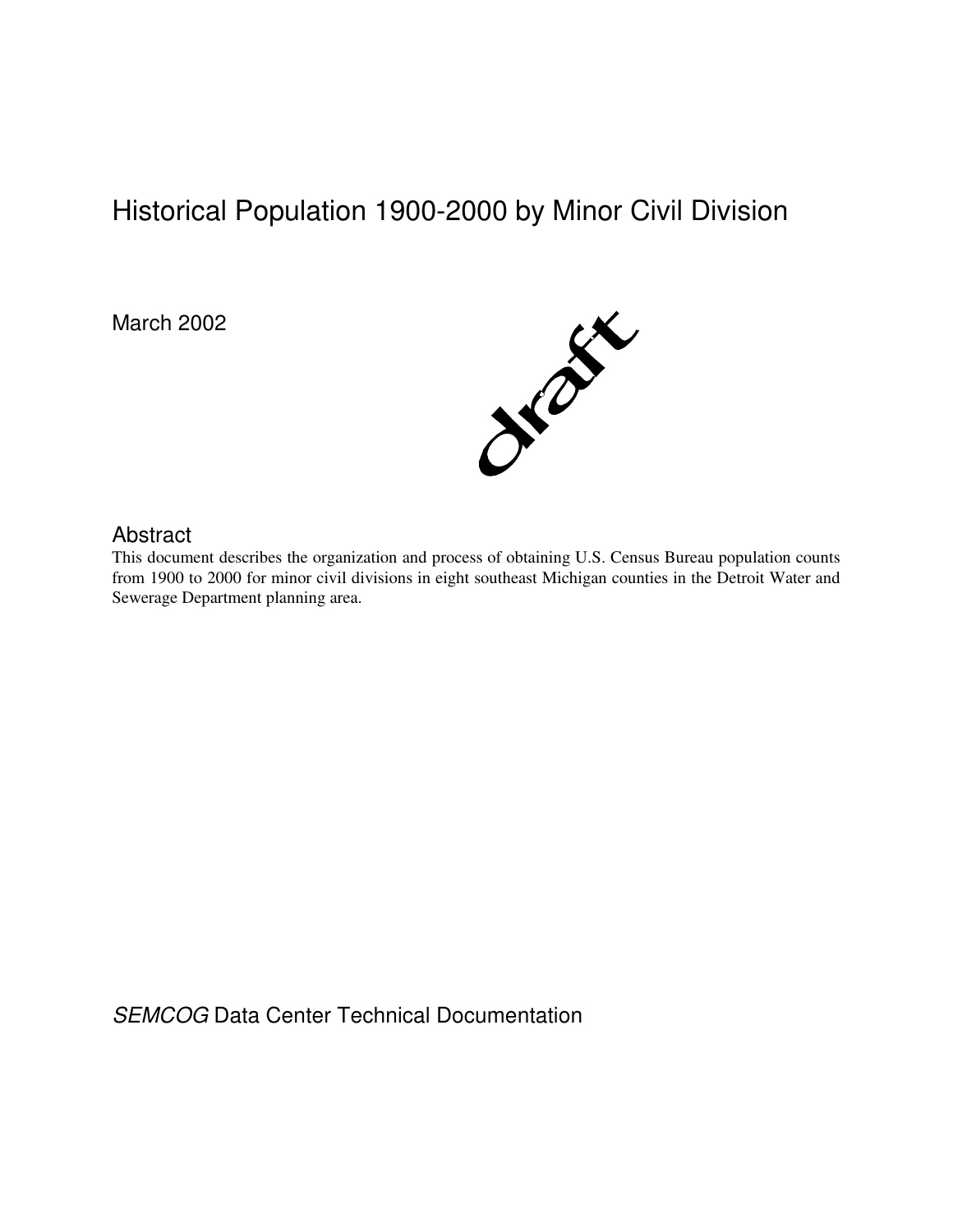# Purpose

This document provides an explanation of how the Census Bureau organizes population counts for minor civil divisions, and how a database was created from historical censuses. These population counts have been requested by the consultant to the Detroit Water and Sewerage Department (DWSD), Camp Dresser & McKee Inc., as part of their 50-year master planning process.

# **Overview**

The *minor civil divisions* of Michigan are comprised of *townships*, *cities*, and incorporated *villages*. The primary divisions of the State of Michigan are the *counties*. The primary divisions of the counties of Michigan are the townships and independent cities. The townships include the secondary divisions, which are incorporated as villages. A village may occupy two or more townships, or parts of townships, and these townships may be in different counties. A city may occupy two or more counties, or parts of counties. A township may occupy only one county.

The heirarchy is depicted in the figure below:



(In other states, the heirarchy of civil divisions may be defined differently.)

In each Decennial United States Census, hereafter referred to as the Census, there is a table that lists the population of counties by minor civil division. The population counts for the preceding two decades are also listed. These tables are generally found in the *Characteristics of the Population* volume for the particular State.

Throughout this document, charter townships and townships are both referred to as *townships*, and villages and census designated places (CDPs) are referred to as *villages*, unless a distinction must be made.

The Census lists the population of minor civil divisions that are split (cities and villages) in a such a way that the parts of the population in each section are broken out. For example, Northville city, which has parts in the two counties of Oakland and Wayne, will have two entries showing the population in each county. Another example, Chelsea village, which has parts in Lima township and Sylvan townships of Washtenaw county, will also have two entries showing the population in each township. Different Censuses use slightly different styles of showing the split, but all provide the same information. The exception is the 1920 Census, which does not show the split portions.

# Organization of the Database

This data is organized in the database in two major tables, *PrimaryDivisions* and *SecondaryDivisions*. *PrimaryDivisions* contains cities and townships, while *SecondaryDivisions* contains villages. Split MCDs are represented by storing the containing (or parent) MCD along with the name of the MCD. For example:

*tblPrimaryDivisions*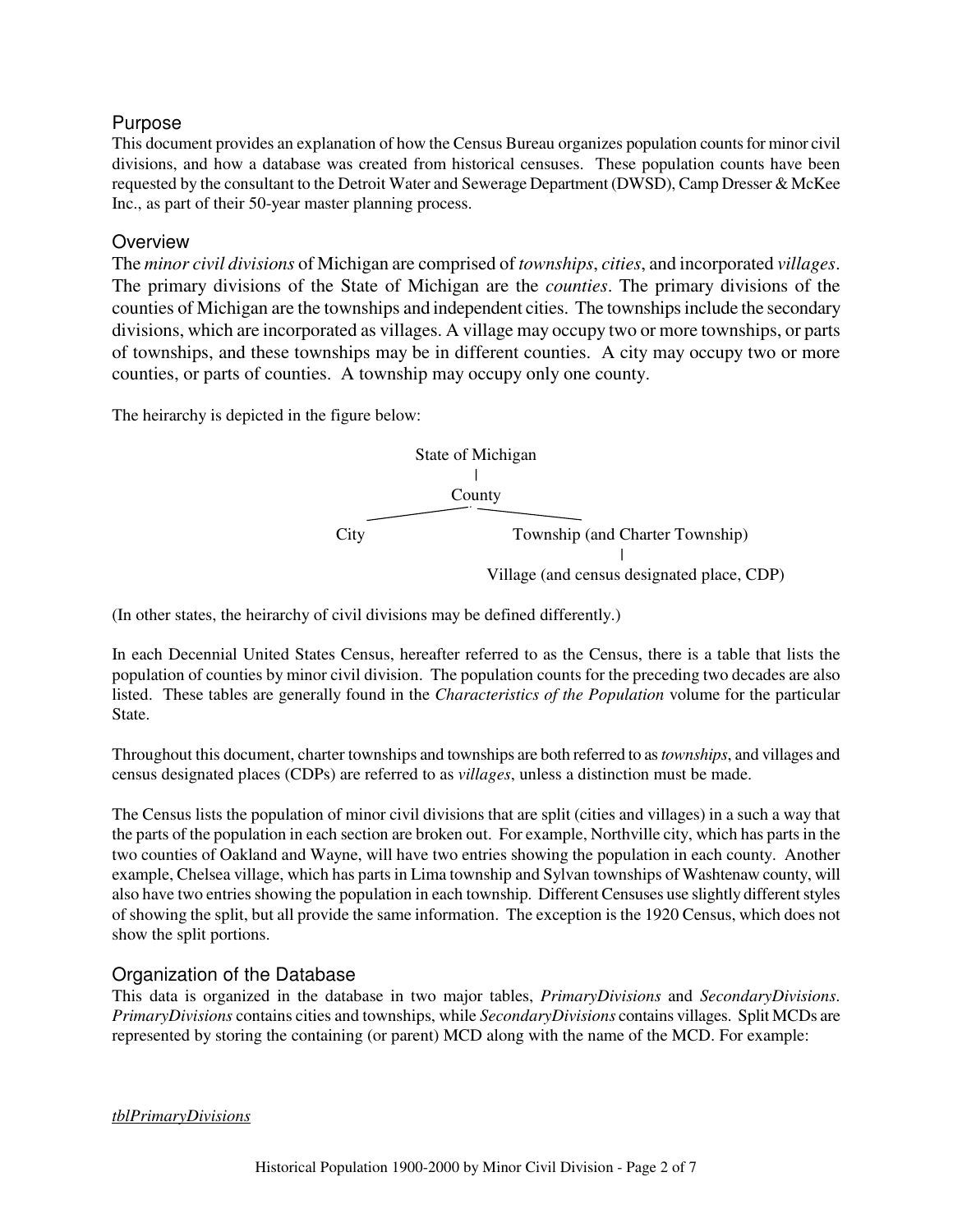| ParentName ParentType |        | ChildName | ChildType | 1900 1910 |                   | <i>2000</i> |
|-----------------------|--------|-----------|-----------|-----------|-------------------|-------------|
| monroe                | county | milan     | city      |           | $\sim$ 100 $\sim$ | 1710        |
| washtenaw             | county | milan     | city      | $\Omega$  |                   | 3065        |

By convention, the type of the place is stored separately from the name of the place. Also, all names are stored in lowercase to ease data entry and because capitalization can be automated. By storing the county name for each city, population for each county part of a city can be recorded.

For the *SecondaryDivisions* table, the *grandparent* is also stored:

#### *tblSecondaryDivisions*

| GrandparentName GrandparentType ParentName ParentType ChildName |        |            |                                  | ChildType | 2000   |
|-----------------------------------------------------------------|--------|------------|----------------------------------|-----------|--------|
| livingston                                                      | county |            | green oak township whitmore lake | cdp       | … 6574 |
| washtenaw                                                       | county | northfield | township whitmore lake           | cdp       | … 4850 |

This format allows portions of villages in different townships and different counties to be appropriately stored.

Two other tables hold additional information. County totals are stored in *StateDivisions* and footnotes are stored in *Footnotes*. The *StateDivisions* table stores the eight county names and their decennial population counts. These are used to verify data entry and for inclusion in the reports. The *Footnotes* table stores metadata recorded as footnotes in the Census. These include incorporations, name changes, and other comments.

The Excel workbook is the original source for the electronic data, and should be maintained as such. The Access database is simply an intermediate step to generating the final report. The reason for this is that data entry and corrections can be done more easily in Excel than in Access. However, Access has the powerful relational database functions, scripting support, and reporting features. The Excel worksheets are set up so that they can be directly imported into Access.

# Steps from Data Entry to Final Report

## Step 1: Retrieving Census Publications

Relevant Census publications were retreived from the SEMCOG planning library. The table copied was the report of population for counties by minor civil division. For missing decades, the tables were copied from Census publications stored at the University of Michigan graduate library stacks and at the Wayne State Purdy/Kresge Library. In the case of the 2000 Census, data was retreived electronically.

## Step 2: Entering Population Data Into Excel

Population counts and MCD names were manually entered into an Excel workbook with sheets named *tblPrimaryDivisions* and *tblSecondaryDivisions* and following the schema outlined above and listed in the Appendix. Census Designated Places (a.k.a. unincorporated places), were also entered, but not used in the final report.

#### Step 3: Data Quality Control

Township and city populations add up to the county population. The county populations entered in the *StateDivisions* table are compared to the sums from *PrimaryDivisions* using the query *"check county total differences btwn tblPrimary and tblState"*. Entered numbers were corrected until all the differences became zero. Village populations were double checked manually. MCD spellings were checked and revised while checking the population counts.

In many cases, the Census reported a city's population before it incorporated. These counts were entered into the database, but were shaded in gray to indicate that they should not be counted in that decade's county total. Later, an extra column (such as 1900m) was added with values 0 or 1. A one means that the count is part of the county total, and a zero means that it is not. This was part of a conscious effort to avoid representing data in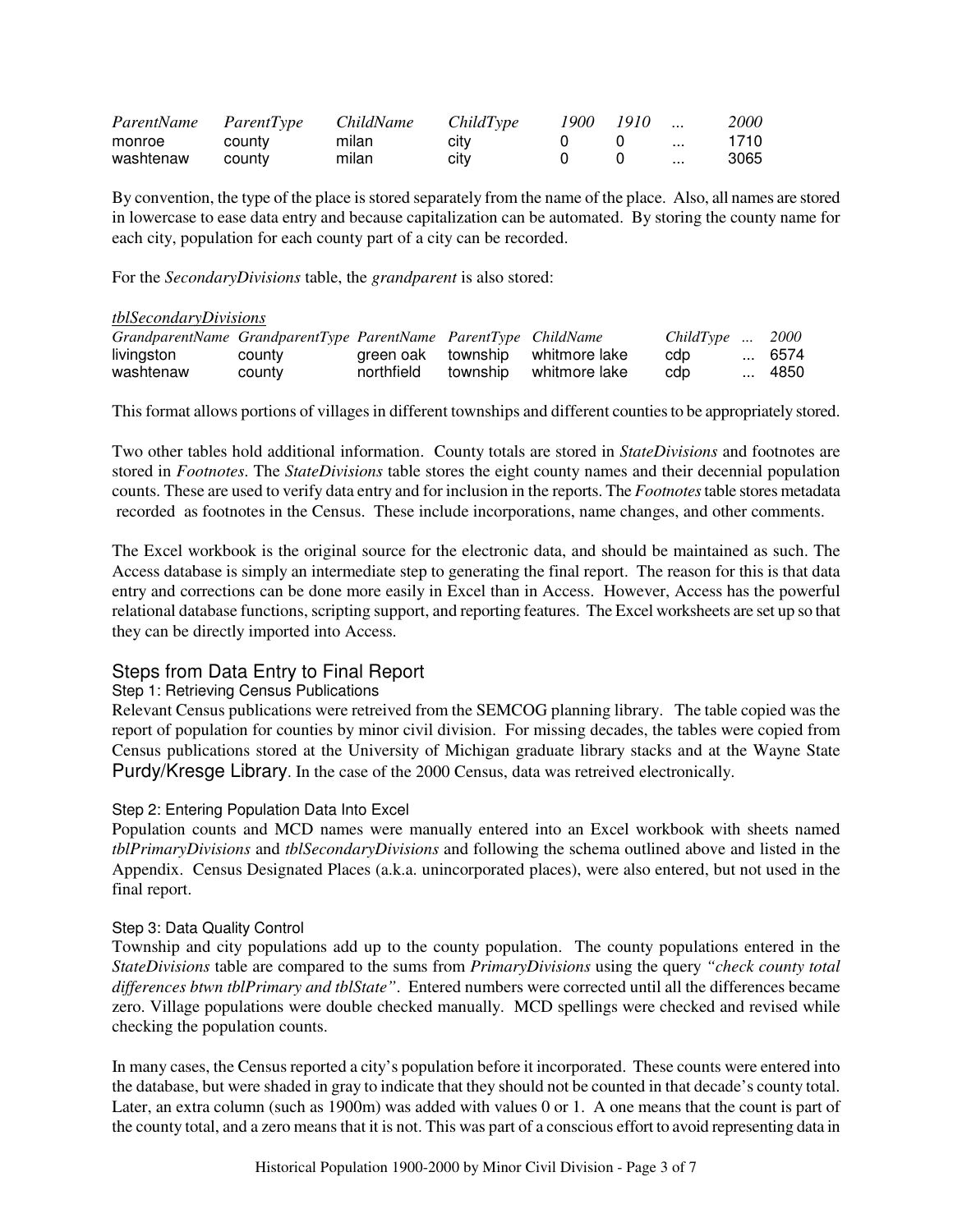the Excel file with non-standard table features like shading, font styles, or comments.

Where the Census Bureau made revisions, the latest revision was entered into the database. In some cases, a revision was made to a minor civil division, but the county total was not changed. In these cases, the revision was entered as another row with the same MCD name. Only the revision amount (negative or positive) was entered in this row and flagged with a zero to indicate that the amount should not be included in the county total.

## Step 4: Retreiving Census 2000 Data

SEMCOG Census 2000 numbers for MCDs could not be used directly because they do not report the populations of parts of villages in different townships, and do not include Lapeer County. This data was retrieved directly from the *Census 2000 Summary File 1* source data. Further explanation of this process is in the appendix.

## Step 5: Entering Footnotes

Census footnotes include the following types of comments: annexations, reversions, incorporations, disincorporations, Census MCD reporting changes, information about population included in county totals, boundary changes, and name changes. Of these, only incorporations and name changes are recorded in the *Footnotes* table. A few other comments are entered as necessary. Starting in 1960, the Census does not report the year of incorporation. In these cases, the MCD is reported to have incorporated as of the year of the Census. Information in the additional fields of the footnotes table is filled in as available, and is not used in the final report. To automatically number the footnotes, the table is sorted by county name, place name, then place type, and then a number sequence is applied to the FootnoteID column. Footnotes entries were double checked manually.

## Step 6: Reporting

There are two reports, *Historical Population 1900-2000* and *Footnotes*. The steps for generating the report follow:

- 1. Import tables into Access from Excel; *tblPrimaryDivisions, tblSecondaryDivision, tblStateDivisions, tblFootnotes*. Tables include a header row and do not require a primary key.
- 2. Run the query *[check county total differences btwn tblPrimary and tblState]* and verify that all the differences are zero.
- 3. The *src1* through *src4* queries total and organize the raw data from the source tables. These do not need to be run again.
- 4. Execute the queries *step1* through *step4*. These queries create and append to the *[final pop output by county]* table all the records for the final report and must be executed.
- 5. The *step5* and *step6* queries further process the data, capitalizing and formatting the MCD names. These do not need to be run again.
- 6. Finally, simply open the reports and print them.

The queries rely on two Visual Basic functions in the Access *functions module* named *ProperCase* and *FormatNumber*. These short functions capitalize the MCD names and comma-separate at the thousands place the population counts, respectively.

The query sequence converts city populations that should not be included in the county totals to negative numbers. Later, these numbers are parenthesized by the *FormatNumber* function. However, population counts with revisions or corrections are not distinguised in any way.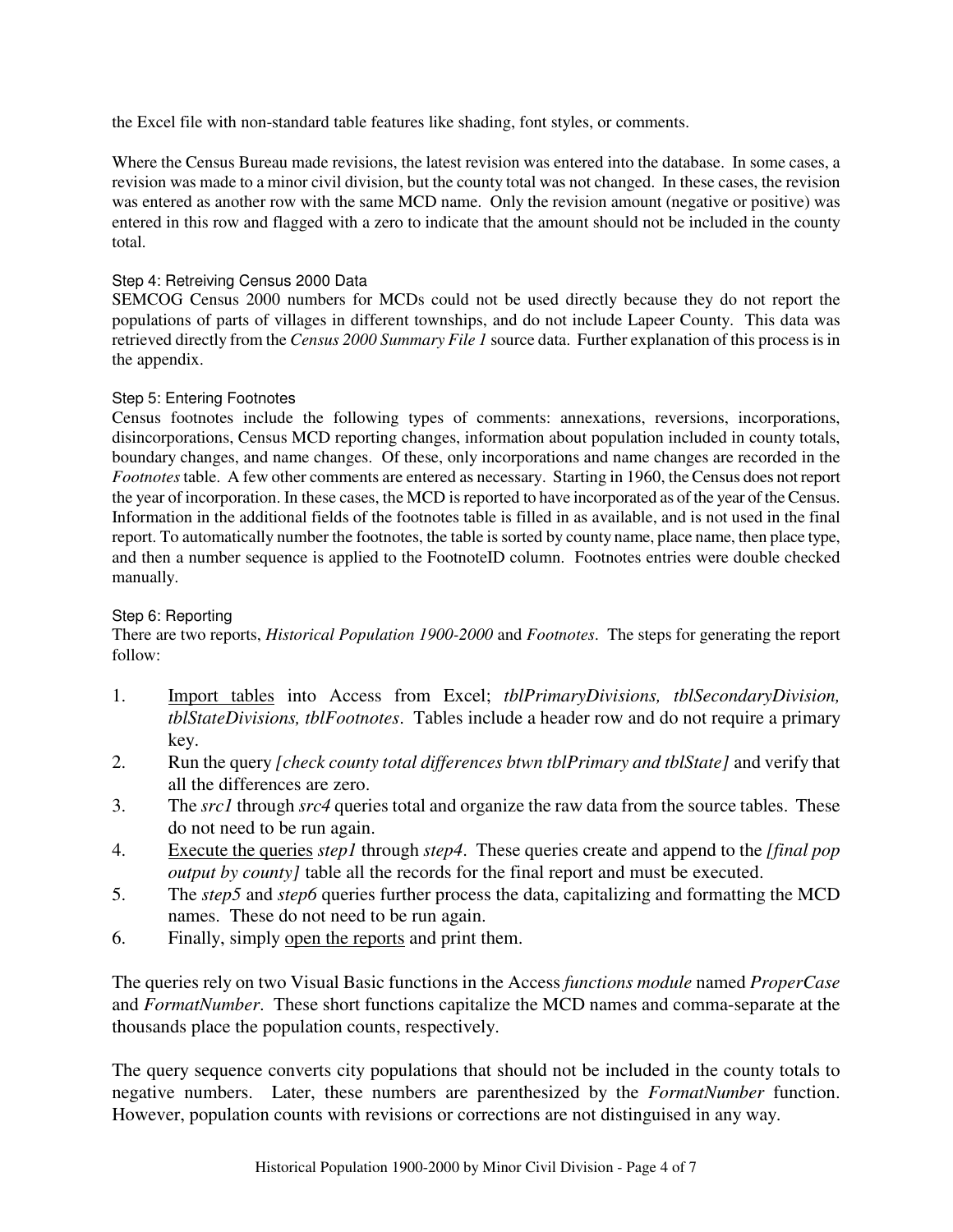# General Notes

Each decennial Census table shows population counts for the two preceding decades, except for the 1970 Census, which only shows 1960 counts. It was thought that using only every other Census would provide all the needed data. However, because the Census tables only include the minor civil divisions existing as of the Census, minor civil divisions that went out of existence after the prior Census would be missing their final population count. Thus, every decennial Census from 1900 through 2000 was used.

The 1920 Census did not report village populations of parts when the village was split across county or township boundaries. (Note: See additional research section.)

Prior to the 1950 Census, city population counts in preceding decades were italicized when they were not to be included in the county total. From Census 1950 and beyond, no distinguishment has been made.

Census 2000 began referring to some townships as "charter townships". There are nine of these cases and we added the word 'charter' to the *place type* instead of to the *place name* because the Census did not capitalize the 'c' in 'charter'. Charter townships are distinguished from ordinary townships by the amount of legal authority they have in managing their city.

The acronym CDP refers to census designated places. Prior to1980, the Census referred to these as "uninc.", "U", or unincorporated places. Prior to 1950, the Census did not record these. The database includes population counts for CDPs, but the final reports for DWSD do not.

The Census did not report any MCD that existed only in the brief period between two decennial Censuses, except possibly in the footnotes by reference to a reported MCD. These are not listed in the final report but may be mentioned in the footnotes. For example, Halfway village, which incorporated from Erin township in 1924 and then incorporated as East Detroit city in 1929, is mentioned in the footnotes but not listed.

All text entered in the database source tables (excluding *Footnotes*) is in lower case to make data entry easier.

The capitalization rules used for the reports are as follows:

- For the names of places, use generic title case; capitalize the first letter and any single letter following a space or a hyphen, excepting the word "of", which occurs once in "Village of Clarkston".
- For the types of places, capitalize "county" and "state", but not "city", "township", "charter township", or "village". "cdp" should be all capitals.

# Additional Research

There are several specific improvements to this data set which could be accomplished by additional research.

Because the 1920 Census did not report village splits, Marysville village in St. Clair County does not have a village population count for each township part in 1920. The village incorporated in 1919 from parts of St. Clair township and Port Huron township, and then incorporated into Marysville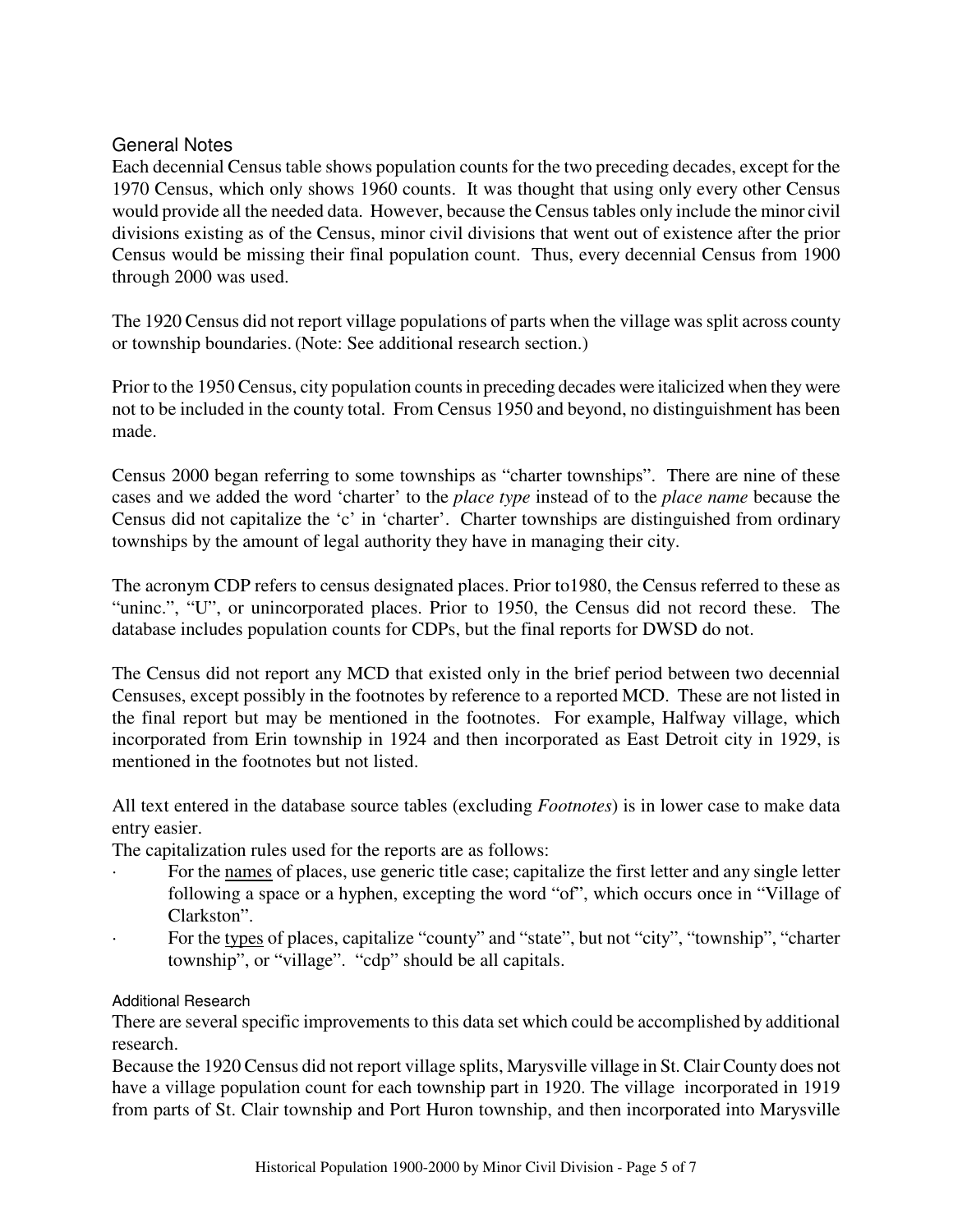City in 1924. This fact is indicated in the footnotes for those MCDs. The 1920 population for those three MCDs are affected, and this could be resolved by further research into the 1920 Census.

For Census 2000, we did not have the final publication with footnotes. Thus, any recent incorporations or name changes would not be included in the final report. However, many of these were discovered implicitly by their existence in the Census 2000 database.

# **Appendix**

Census 2000 Electronic Data Retrieval

The MCD table was first searched for on the Census FactFinder website. It was found by taking the following steps: go to http://www.census.gov, keyword search on "gct-ph1", click on "more...", click on "GCT-PH1. Population, Housing Units, Area, and Density: 2000 - Geography: State -- Place and (in selected states) County Subdivision", and then choose Michigan.

This table did not include the population of parts of villages split across township boundaries. Thus, the Summary File 1 source data for Michigan was downloaded from the Census via FTP. The geography file and the first file were all that were needed. These files, mi00001\_uf1.zip and migeo\_uf1.zip, were downloaded from:

http://www2.census.gov/census\_2000/datasets/Summary\_File\_1/Michigan/

These were unzipped and imported into the SF1 skeleton database (Access97.zip) according to the directions provided by the Census here:

http://www.census.gov/support/SF1ASCII.html

The query "*population of mcds by eight DWSD counties*" extracts the appropriate records from the database.

Database Schema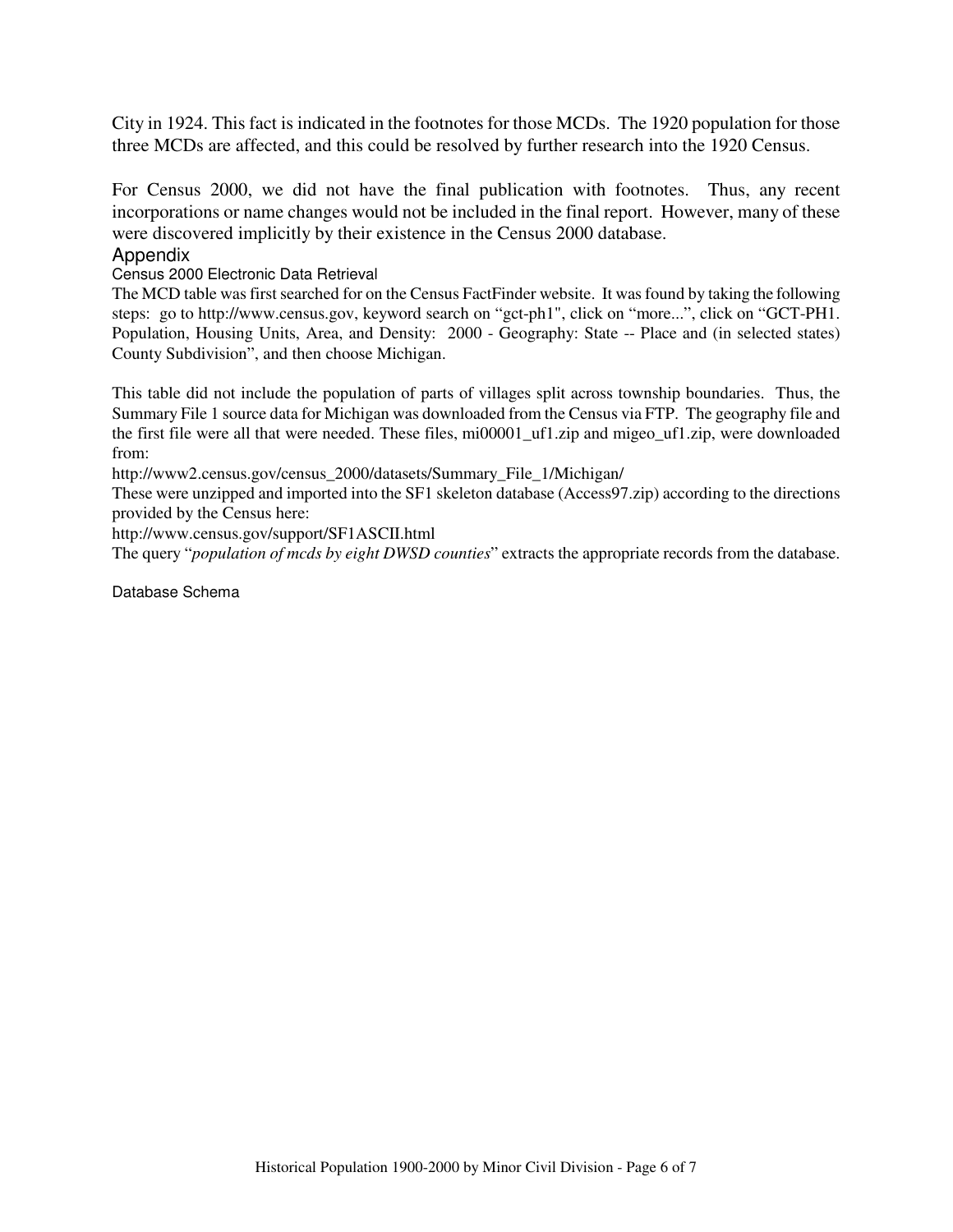| tblStateDivisions                                                                                                                                  | tblPrimaryDivisions                                                                                                                                                                                                                   | tblSecondaryDivisions                                                                                                                                                            |                                                                                                                                |
|----------------------------------------------------------------------------------------------------------------------------------------------------|---------------------------------------------------------------------------------------------------------------------------------------------------------------------------------------------------------------------------------------|----------------------------------------------------------------------------------------------------------------------------------------------------------------------------------|--------------------------------------------------------------------------------------------------------------------------------|
| ParentName<br>ParentType<br>ChildName<br>ChildType<br>2000<br>1990<br>1980<br>1970<br>1960<br>1950<br>1940<br>1930<br>1920<br>1910<br>1900<br>1890 | ParentName<br>ParentType<br>ChildName<br>ChildType<br>2000m<br>2000<br>1990m<br>1990<br>1980m<br>1980<br>1970m<br>1970<br>1960m<br>1960<br>1950m<br>1950<br>1940m<br>1940<br>1930m<br>1930<br>1920m<br>1920<br>1910m<br>1910<br>1900m | GrandparentName<br>GrandparentType<br>ParentName<br>ParentType<br>ChildName<br>ChildType<br>2000<br>1990<br>1980<br>1970<br>1960<br>1950<br>1940<br>1930<br>1920<br>1910<br>1900 | tblFootnotes<br>EntryID<br>FootnoteID<br>CountyName<br>PlaceName<br>PlaceType<br>Type<br>PrimaryYear<br>CensusYear<br>Footnote |

File Locations

O:\Humbad\008\_100\_year\_history\100\_year\_history.wpd This file O:\Humbad\008\_100\_year\_history\100\_year\_history.xls Excel workbook O:\Humbad\008\_100\_year\_history\100\_year\_history.mdb Access database O:\Humbad\008\_100\_year\_history\Census2000\_Pop\_by\_MCD.xls Query result from SF1 database O:\Humbad\008\_100\_year\_history\michigan 2000 by mcd.htm From Census 2000 Factfinder O:\Humbad\012\_Census2000\_database\sf1\_access2000.zip SF1 database (zipped)

Author Shailesh Humbad, Planning Analyst

# Bibliography

U.S. Bureau of the Census. *Census Reports, Volume I*. *Population, Part I*. Washington, D.C.: United States Census Office, 1901.

U.S. Bureau of the Census. *Population By Counties and Minor Civil Divisions 1910, 1900, 1890*. Washington, D.C.: 1912.

U.S. Bureau of the Census. *Population 1920: Number and Distribution of Inhabitants*. Washington D.C.: 1921.

U.S. Bureau of the Census. *Population, Volume I: Number and Distribution of Inhabitants*. Washington D.C.: